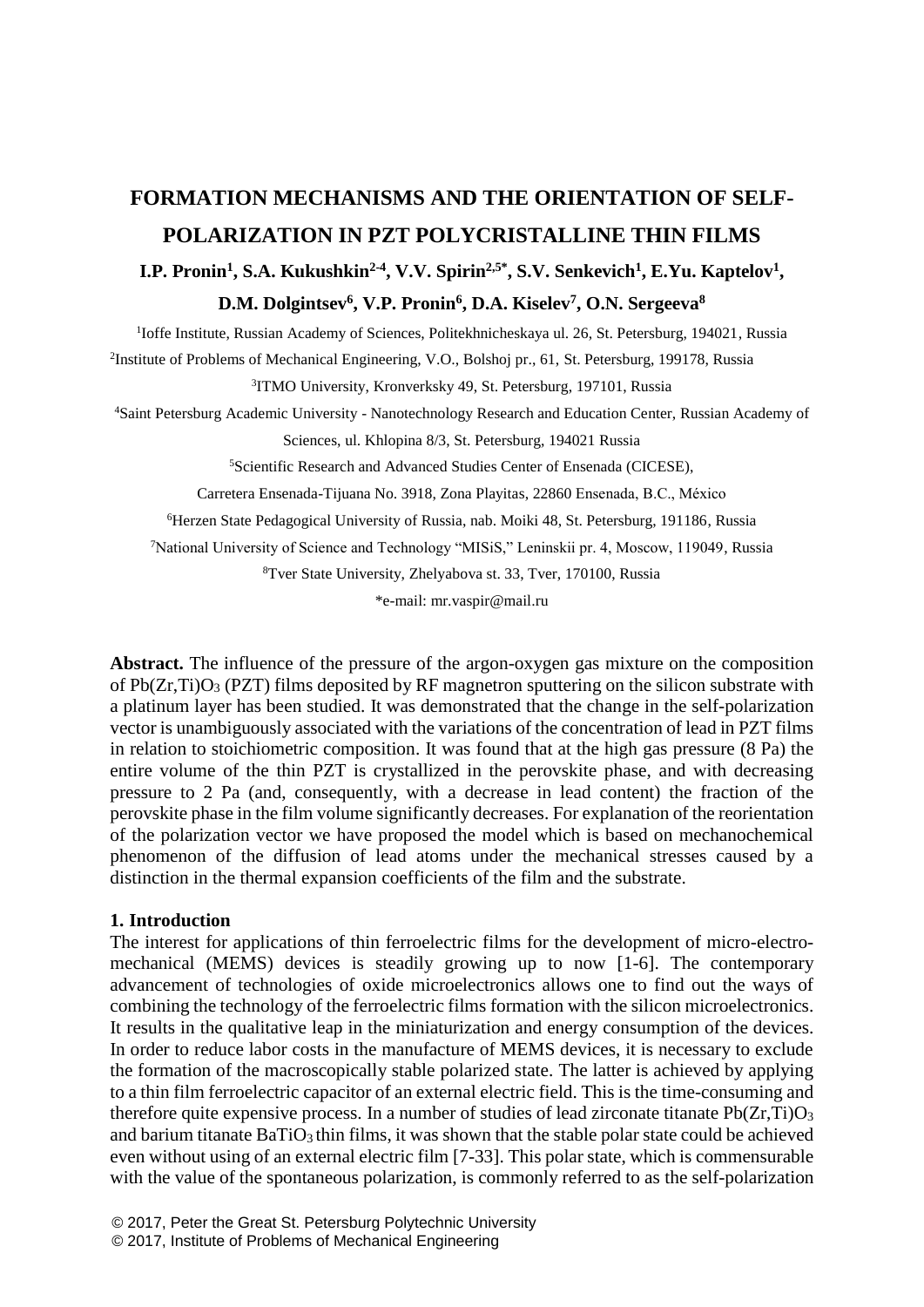or the natural unipolarity. One has to acquire the deep understanding of the nature and mechanisms of the self-polarization phenomenon for the targeted control of this process, and especially the developing on its base various devices.

The existing experimental data show that the main reasons responsible for the appearance of the self-polarization could be:

- the tensile (compressive) or bending mechanical stresses affecting the ferroelectric layer from the side of the substrate and buffer sublayers [7-13],

- the structural damage, arising from the epitaxial growth of the ferroelectric layer [14-17],

- the difference in the work functions of the charge carriers from the upper and lower electrodes produced of different materials, that leads to the difference in Schottky barriers on the upper and low interfaces of the thin-film ferroelectric capacitor [18-19],

- the nonuniform distribution of charged vacancies over the thickness of the ferroelectric layer [20-22],

- the asymmetric formation of the space charge and, consequently, the formation of the internal electric field near the upper and (or) the lower interface; the latter can be caused by the crystallization of the perovskite phase in the ferroelectric in the absence of the upper electrode [23-27].

Theoretical studies of this problem have shown that the self-polarization may occur under changes of the composition over the thickness of the ferroelectric layer (graded ferroelectrics). The latter is especially clearly revealed in the multilayer perovskite films, in which the composition could change in each layer [28]. In a number of studies [4, 10-12] it is assumed that the combination of a few factors of the electric and mechanical nature, affecting simultaneously the PZT layer, is responsible for the appearance of the self-polarization and its large value.

Depending on different factors the self-polarization value may vary in wide-ranging limits from zero to the spontaneous polarization value. In particularly, the self-polarization value essentially depends on the degree of perfection of the structure of the thin ferroelectric layer, its composition and thickness. In its turn, these parameters depend on the film precipitation methods, their thermal treatment, the film orientation in the course of the growth and other factors [9, 11, 13, 27, 29-31].

Up to now, the unambiguous comprehension of mechanisms leading to the appearance of the self-polarization in the films is unavailable. The following question remains unresolved: Why in some cases the polarization vector is directed towards the film [8, 16, 19, 20, 32], and in the others towards the substrate [18-19, 22-25, 27, 29-32]? The authors of the majority of the experimental studies even do not discuss the reasons of an appearance of one or another orientation of the self-polarization vector. The analysis of numerous experimental data leads to the following basic conclusion: the reorientation of the self-polarization vector could be performed by two independent methods [13, 33]. According the first method the direction of polarization vector could be changed by preliminary heating the thin film Pt/PZT/Pt capacitor (with "symmetric' electrodes) above the Curie temperature followed by cooling below the Curie temperature. The second way is the creation of conditions at which the change in the curvature sign of the silicon plate occurs under the action of mechanical bending stresses. With this aim in mind one have to choose, by a certain way, the thickness of the ferroelectric film and the composition and the thickness of the buffer layer on the substrate.

In this paper we study the nature of appearance and orientation of the spontaneous polarization in the thin film Pt/PZT/Pt capacitor that is the important fundamental and applied problem. To achieve this goal, we have explored the model according to which the orientation of the spontaneous vector in the thin film Pt/PZT/Pt capacitor is caused by the charge defects in the ferroelectric film. In Pt/PZT/Pt film capacitor the defects of this kind could be whether the oxygen or lead vacancies. Existence of the oxygen vacancies lead to the electron conduction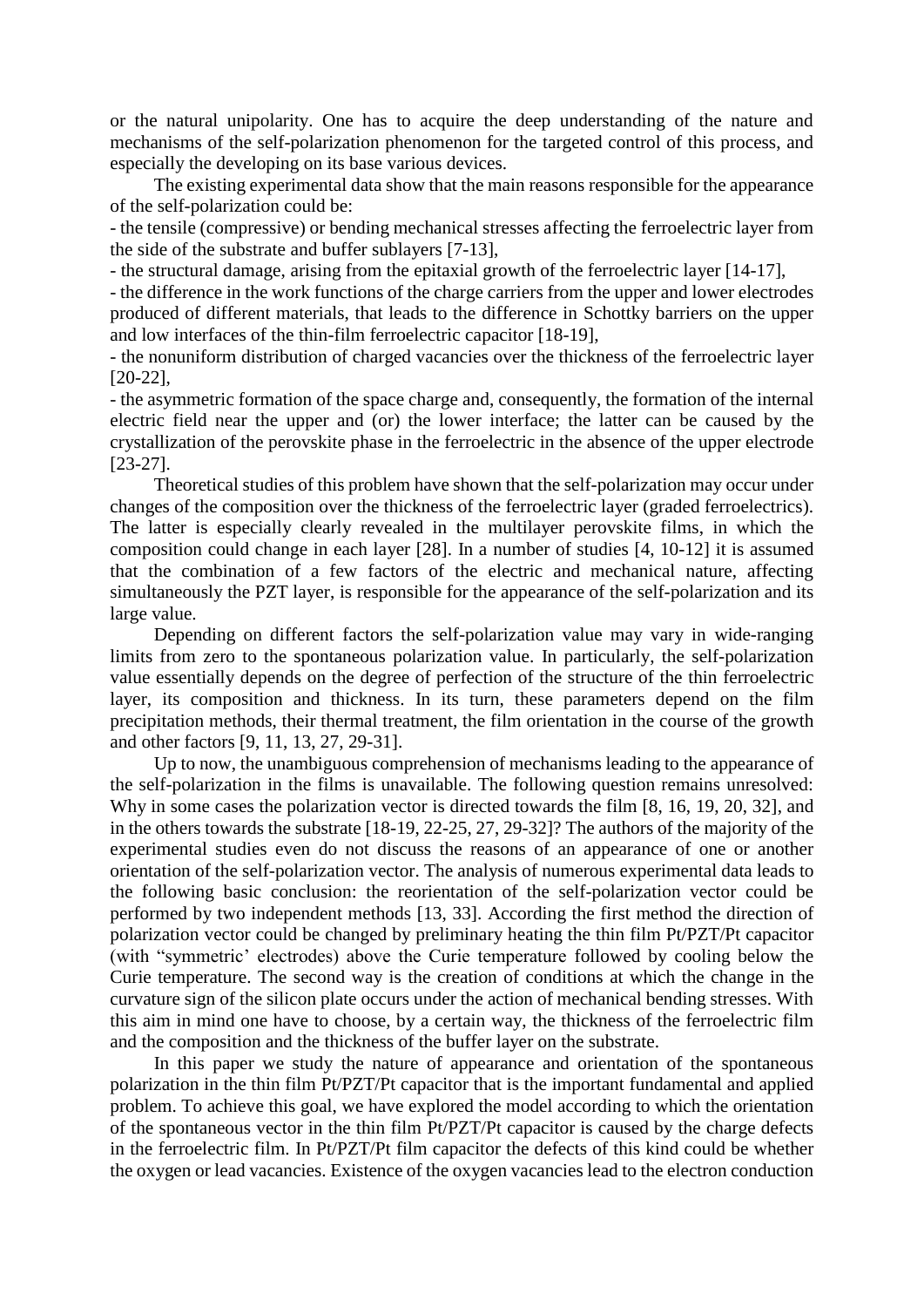of the film, and *visa versa,* the lead vacancies are acceptors and in their presence the film acquires the hole (p-type) conductivity. The sign of the charge carriers determines the sign of the space charge, which is formed on the interface (interfaces) of the studied structure, and consequently, the orientation of the self-polarization vector (see Fig 1).

### **2. Methods of the preparation and the study of the samples.**

Thin layers of the PZT solid solutions were formed using the two-step method. The platinized silicon wafers with the buffer sublayer of 700-nm-thick silicon dioxide, and the adhesive 20- 30-nm-thick sublayer of titanium dioxide ( $Pt/TiO<sub>2</sub>/SiO<sub>2</sub>/Si$ ) were used as substrate. At the first stage of film synthesis, using RF magnetron sputtering of the ceramic target, the amorphous layers of Pb  $(Zr, Ti)$  O<sub>3</sub> solid solutions have been obtained. The deposition process was carried out at  $\sim$  150 °C, at which the film is still in the amorphous state. Then the layers formed in this manner were subjected to the high temperature annealing, which is necessary for the formation of the PZT perovskite (ferroelectric) structure. The annealing temperature was varied in the range of  $580 - 650$  °C. Note that the thickness of a lower platinum electrode was 60-80 nm, and of the PZT layer 800-1000 nm. On the surface of the produced films a grating was formed from the upper Pt electrodes of area of about  $200 \times 200 \mu m$ . The composition of the thin films corresponded to the region of the morphotropic phase boundary (the atomic ratio  $Zr/Ti = 54/46$ ), where the majority of physical, including the electromechanical, parameters attained the maximum values [35]. That to compensate the losses of lead during annealing in air, the excess of lead was added as 10 mol % of the lead oxide.

The microstructure and composition of the PZT layers were investigated using the Xrays diffractometer DRON-7, the Carl Zeiss EVO-40 scanning electron microscope equipped with an Oxford INCA energy-dispersive X-ray spectrometer for the measurements of the element composition of thin films, and also the optical microscopy Nikon Eclipse LV150. The self-polarization state of the films was studied by an atomic-force microscope MFP-3D SA, Asylum Research. The measurements have been carried out in the contact regime applying on the conducting probe the alternative voltage of amplitude 5 V and frequency 50 kHz. The scanning field area did not exceed  $60\times60$  μm. The presence of macroscopic polarization was determined from the asymmetry of the dielectric hysteresis loops (*P-V*), which were obtained using the modified Sawyer-Tower circuit, and also by measuring the capacitance-voltage characteristics (*C-V*) with Е7-20 immittance meter. The measurements of the pyroelectric response with the magnitude proportional to the degree of unipolarity of the ferroelectric layer were performed in the dynamic mode [33] in the frequency range from 10 to  $10^3$  Hz.

# **3. The dependence of the magnitude and direction of the spontaneous polarization of PZT thin films on the concentration of lead oxide**

In a number of studies it was shown that the PZT solid solutions, containing an excessive lead oxide concentration relative to the stoichiometric value, exhibit the electron-type conductivity [see for example 36]. This is a clear indication of the presence of the donor oxygen vacancies in the film. It is assumed that the electrons in the PZT films of a given composition can be captured by deep traps located in the vicinity of the lower Pt/PZT interface. The capture of electrons leads to the formation on it negative space charge and to the formation of the internal electric field *E*. This field leads to the alignment of the ferroelectric dipoles parallel to its own direction, i.e., the polarization vector orients toward the bottom electrode (Fig. 1a). Depending on the thickness of the PZT layer the orienting action of the electric field can capture whether the entire thickness of the film layer, or only a part of it. Under the influence of the field on the entire film thickness, the self-polarization can attain the value of the spontaneous polarization for the PZT solid solutions [11, 23, 29].

It is believed that by reducing the excess of lead oxide in the PZT layer the concentration of oxygen vacancies therein will decrease. If the concentration of lead oxide, for one reason or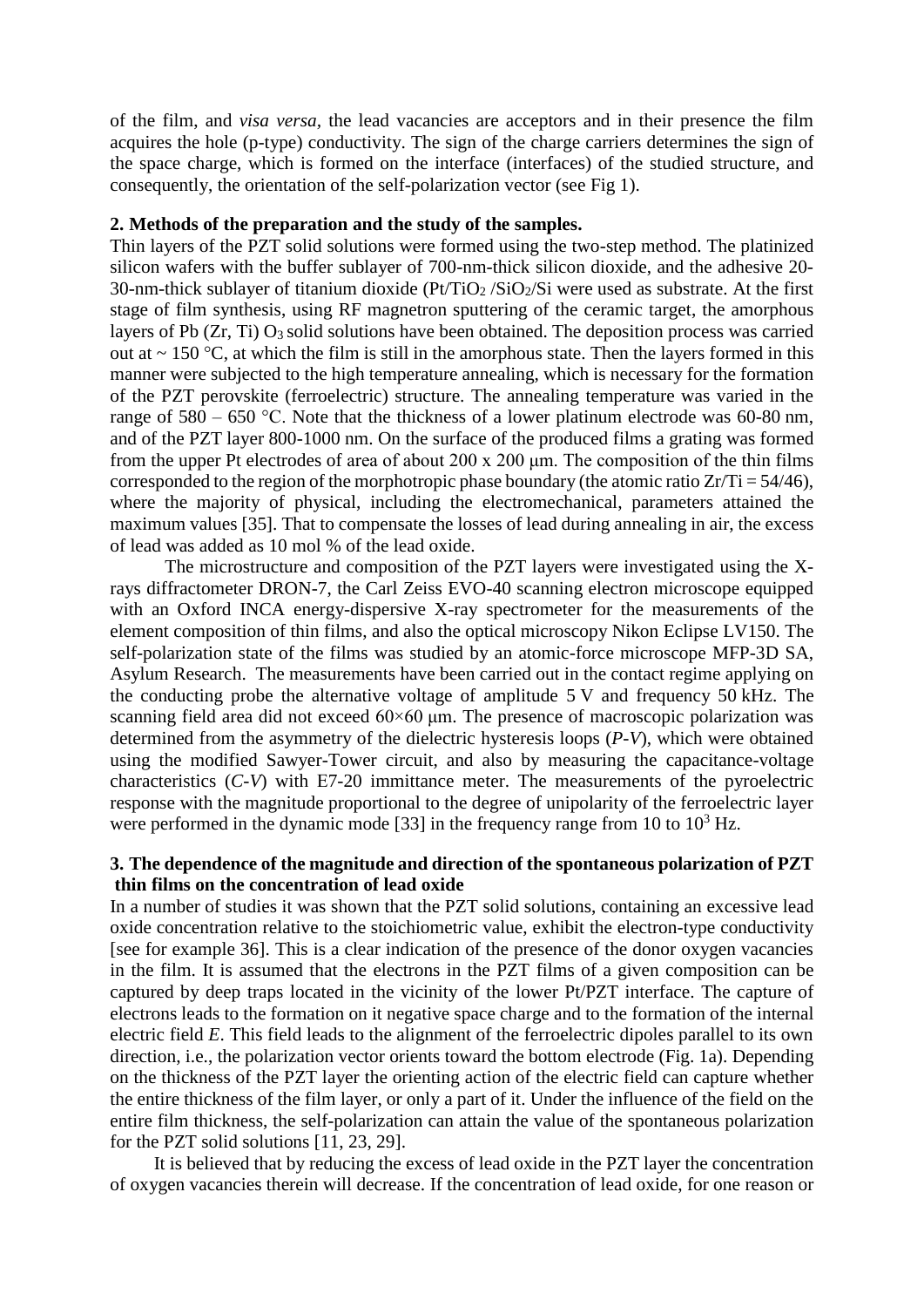other, will be less than the concentration of lead oxide corresponding to the stoichiometric composition, but still be sufficient for the perovskite phase formation [37], one can expect the formation of acceptor vacancies of the lead in the film. These vacancies provide the formation of p-type conductivity and positive space charge on a lower Pt / PZT interface, and consequently, the internal electric field directed towards the film surface. This leads to selfpolarization oriented parallel to the field, i.e., towards the free surface of the layer (Fig. 1b).



**Fig. 1.** The change of the orientation of the unipolar state caused by the action of the electric field of the space charge in the bottom interface area, depending on the electron (a), or the hole (b) type of conductivity of the PZT thin layer.

The following techniques can be used to change the content of lead in PZT layer:

- Increasing the heat treatment temperature (annealing) of the layer;

- The use of ceramic PZT targets with different content of excessive lead;
- The use of metal targets in the reactive sputtering vacuum apparatus,

- If the layer is deposited by chemical means using a sol-gel process, it is necessary to reduce the content of lead alcoholates in the gel solution.

In this work we utilized the technique based on the variation of pressure of the working gas mixture (80 % Ar + 20 %  $O_2$ ). The pressure was changed in the range from 2 to 8 Pa. This allowed us to change the lead content (in relative atomic units Pb /  $(Zr + Ti)$ ) in the deposited PZT film in a wide range of concentrations - from 0.93 at 2 Pa to 1.21 at 8 Pa. Curve 1 in Fig. 2 shows the variation of the ratio Pb /  $(Zr + Ti)$  in the in the amorphous film versus the working pressure in the chamber.



**Fig. 2.** The ratio of atoms Pb /  $(Zr + Ti)$  versus working gas pressure: (1) - in the amorphous film; (2) - in the annealed film in perovskite phase,  $(3)$  – in pyrochlore phase.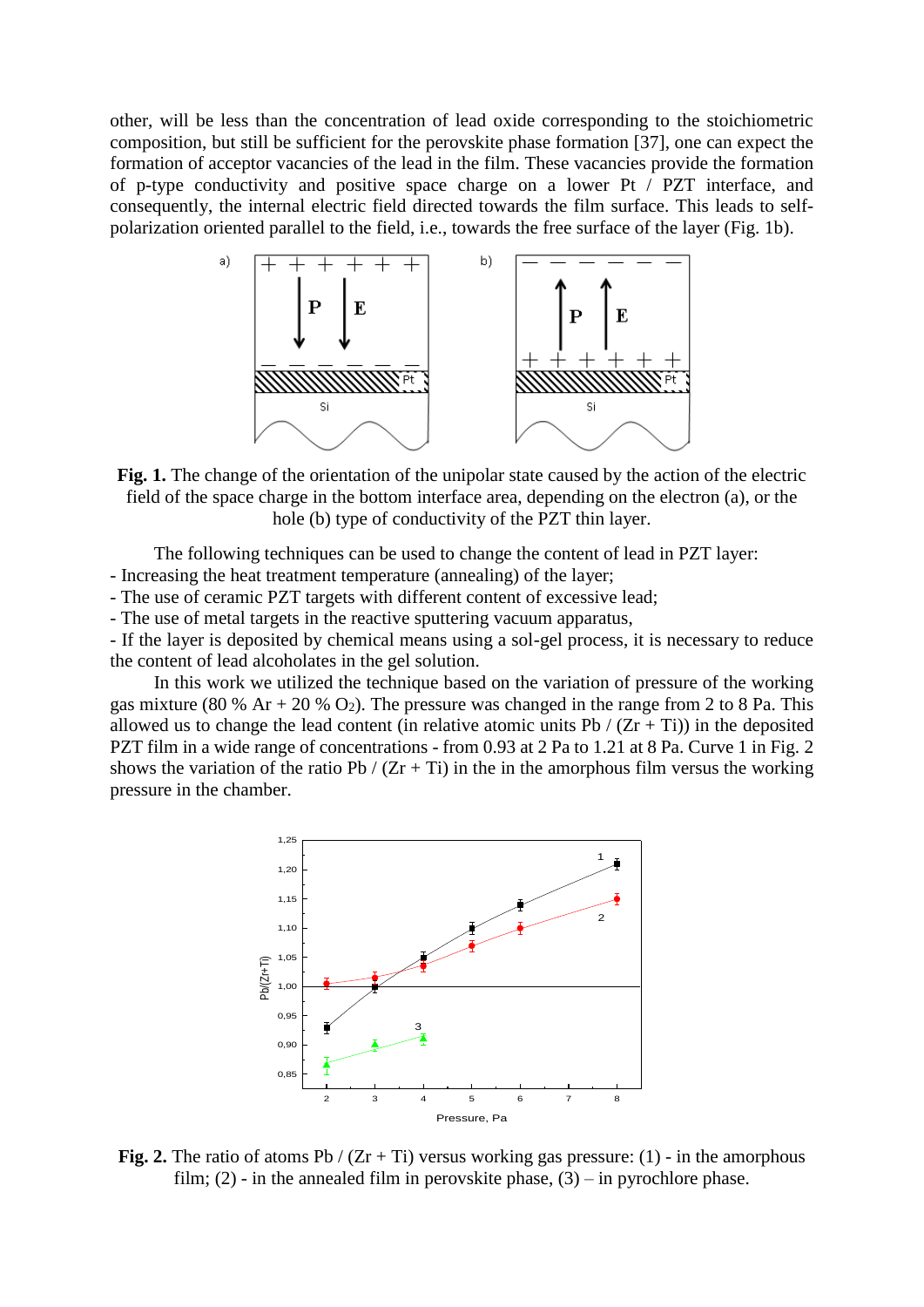We think that the reason for such significant variations in the lead content may be the change of the conditions of thermalization of atoms in a gas plasma, when the regime of directional flow of sputtered atoms (Fig. 3a) is replaced by the diffusion mode (Fig. 3b) [38].



**Fig. 3.** Diagram of the scattering of metal atoms in the plasma of inert gases in accordance with [38].

Figure 4 shows the optical images of the films formed at different working gas pressures and then annealed in air at 600 °C. It can be seen that if the films were grown at high gas pressures, the perovskite phase and crystallization occur throughout the whole volume of the films (Fig. 4a,b). As pressure decreases, more and more areas remain, which have not transferred into the perovskite phase. In these areas preserved a low-temperature pyrochlore phase (Fig. 4c,d). In the films grown at low gas pressures the perovskite phase was formed only in the form of separate islands (Fig. 4e,f). The volume fraction of this phase was reduced to 20- 25 % with the pressure decreasing up to a value equal to 2 Pa (Fig. 5). The reason for this decrease, in our opinion, is a reduction of the lead content in the films with a decrease of the working pressure during the formation of the films. Curve 2 in Fig. 2 shows the average lead content in the perovskite phase (Pe) (at low pressures - in the islands of perovskite phase), and the curve 3 shows the lead content in the pyrochlore phase (Py).



**Fig. 4.** Optical image of phase contrast (Py / Pe) of PZT thin films, deposited at different gas pressures and annealed in air at 600° C: a) 8 Pa, b) 6 Pa, c) 5 Pa, d) 4 Pa, e) 3 Pa, f) 2 Pa.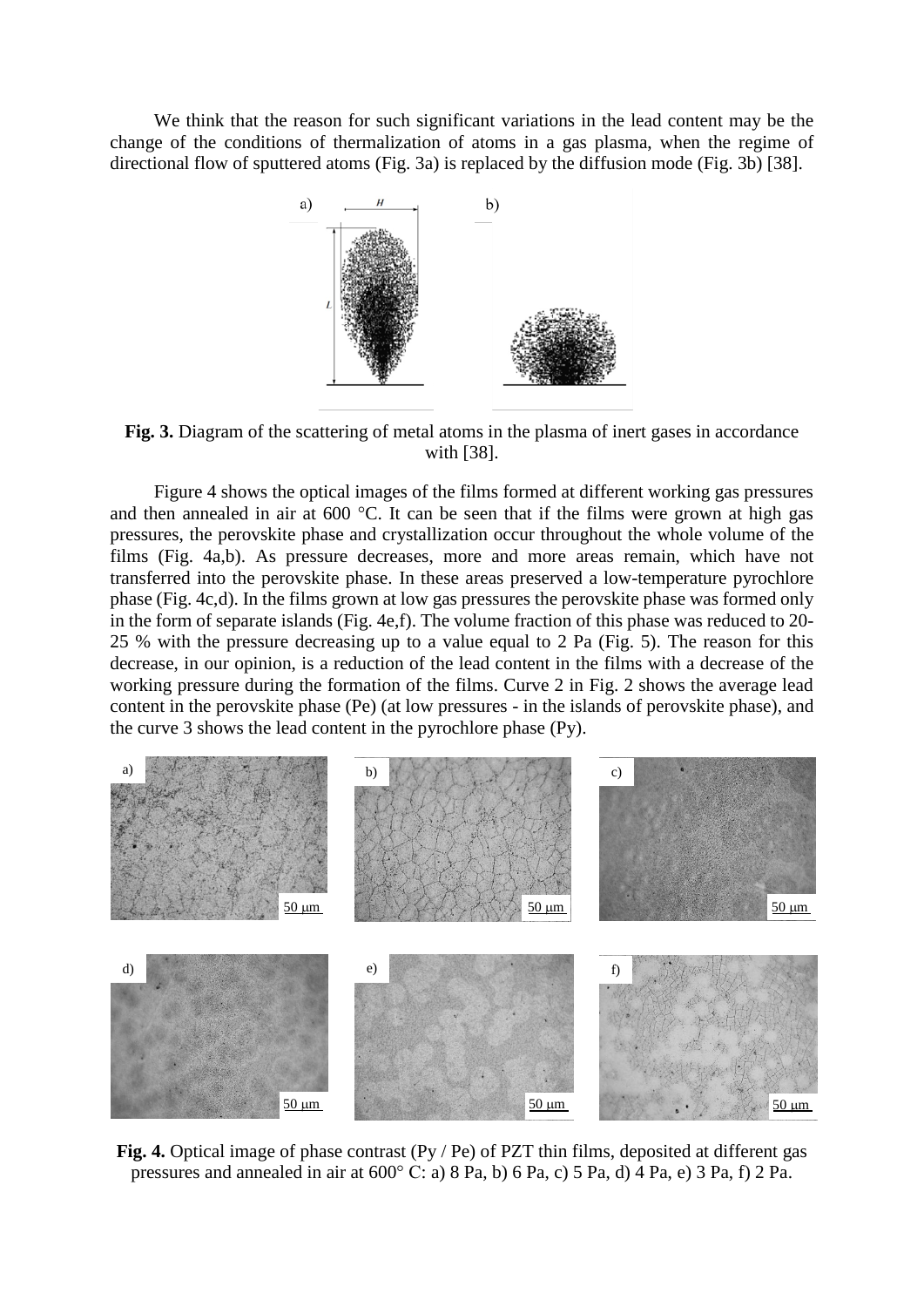

**Fig. 5.** Content of perovskite phase fraction (Pe) in PZT thin films versus working gas pressure (annealed in air at 600 °C).

The images of the piezoelectric response (piezo-response) of the films (signal *Mag×Cos*), obtained at different pressures of the gas mixture, are shown in Fig. 6.



**Fig. 6.** Piezoresponse force microscopy (PFM) images of piezoelectric response in PZT films at different gas pressure: a) 8 Pa, b) 6 Pa, c) 5 Pa, d) 4 Pa, e) 3 Pa, f) 2 Pa.

Figure 7 shows the histograms plotted on the basis of above data, reflecting the distribution of the self-polarization state of the films over the area within the perovskite phase.



**Fig. 7.** Histograms showing the distribution of the self-polarization state over the film area at different gas pressure; a) 8, 6 and 5 Pa; b) 4, 3 and 2 Pa.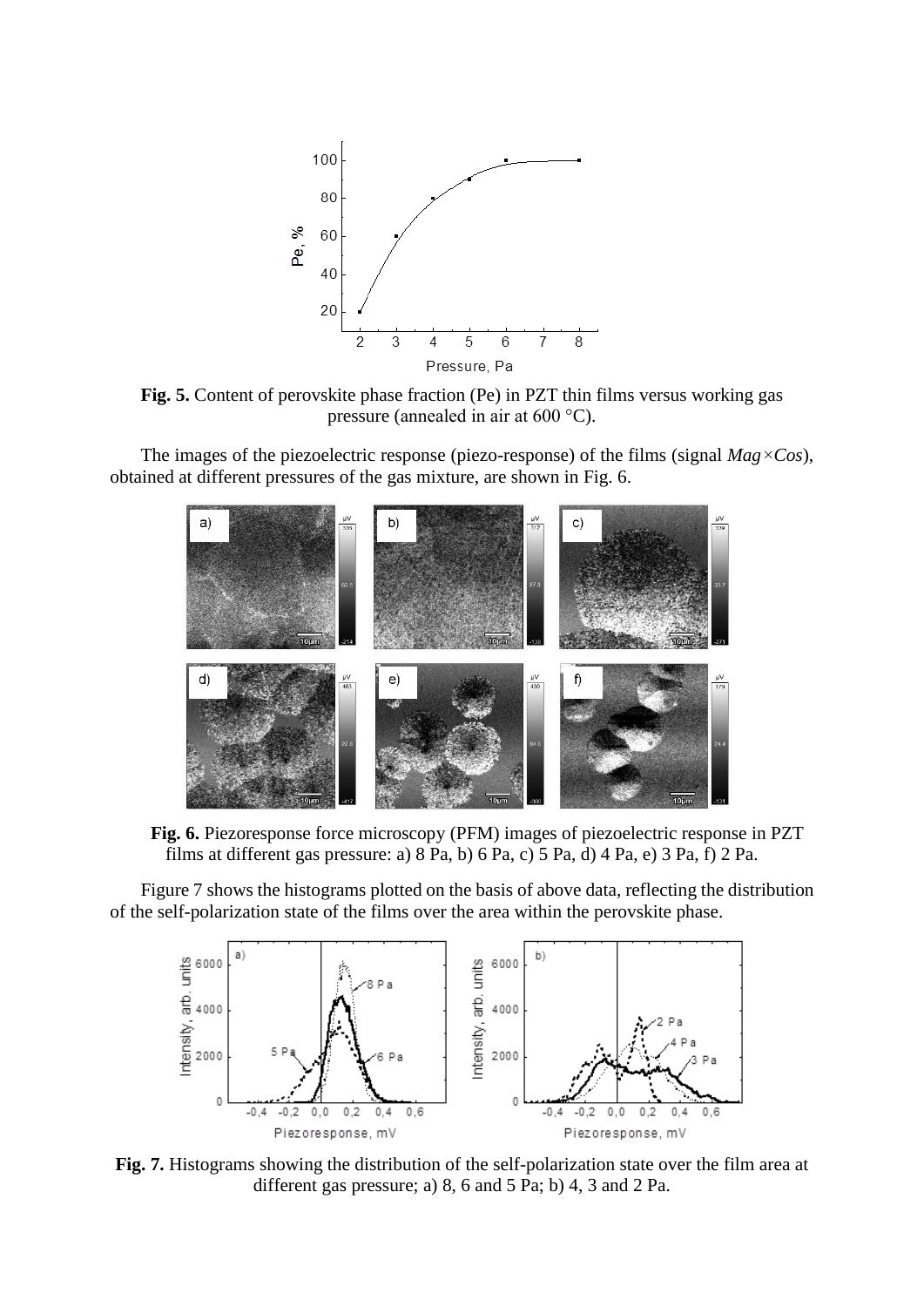The piezoelectric response for the films synthesized at high pressures of the gas mixture (8-6 Pa), i.e. for the films that have a high content of lead, is distributed uniformly over the area of the samples (see Fig. 6a,b) and Fig. 7a), the curves corresponding to the pressure 8 and 6 Pa). A shift of the histograms on the abscissa-axis in the positive direction means that the selfpolarization vector was oriented towards the bottom interface of the film. A decrease in pressure of the gas mixture leads to a decrease of the shift magnitude. Along with that, a decrease in the value of self-polarization and an increase of heterogeneity of the signal of piezoelectric response occur (Fig. 7a, the curve corresponding to the pressure of 5 Pa). Further pressure reduction leads to a further blurring of the signal and appearing a self-polarization signal with the values significantly higher than for pressure equal to 8 and 6 Pa (Fig. 7a, the curves corresponding to the pressure of 4 and 3 Pa). As well the splitting of the histogram occurred with forming two peaks dependences. This means that in the film are formed micro regions in which self-polarization vectors were directed towards each other (Fig. 7b). For the films, which were grown at a gas mixture pressure of 2 Pa, a clear bimodal distribution with two well-defined peaks has been observed. In this case the blurring of the histograms was reduced.

Thus, a decrease of gas pressure results in a decrease in content of lead, which, in its turn, leads to the gradual reorientation of polar ferroelectric dipoles from orientation towards the substrate to reorientation towards the free surface of the film. This dynamic is clearly seen in the histogram representing the dependence of the thin film areas oriented both towards the substrate and towards the free surface versus the pressure of the gas mixture (see Fig. 8). We believe that the self-polarization is a consequence of the formation of the space charge on the lower interface of the film-substrate. As we showed above, the space charge is formed by the oxygen vacancies. This means that the reduction in the value of self-polarization is uniquely associated with a reduction of excess lead oxide concentration in the films, and thus the decrease in concentration of oxygen vacancies.



**Fig. 8.** Histogram showing the ratio of the scanned areas in the PZT films with the opposite orientation of the self-polarization vector.

The formation of micro regions with the self-polarization oriented towards the free film surface can be explained by occurrence of lead vacancies (at the integral ratio of Pb/(Zr+ Ti) close to the stoichiometric). The occurrence of lead vacancies may be associated with mechanisms of nucleation and growth of islands of the perovskite phase in the pyrochlore phase matrix, which can lead to the nonuniform distribution of lead over the thickness of the ferroelectric layer. Similar nonuniformity may be caused also by nonuniform mechanical stresses that develop in a thin layer of a ferroelectric as a result of mechanical interaction with the silicon substrate. The discussion of these mechanisms is provided at the finale section of the article.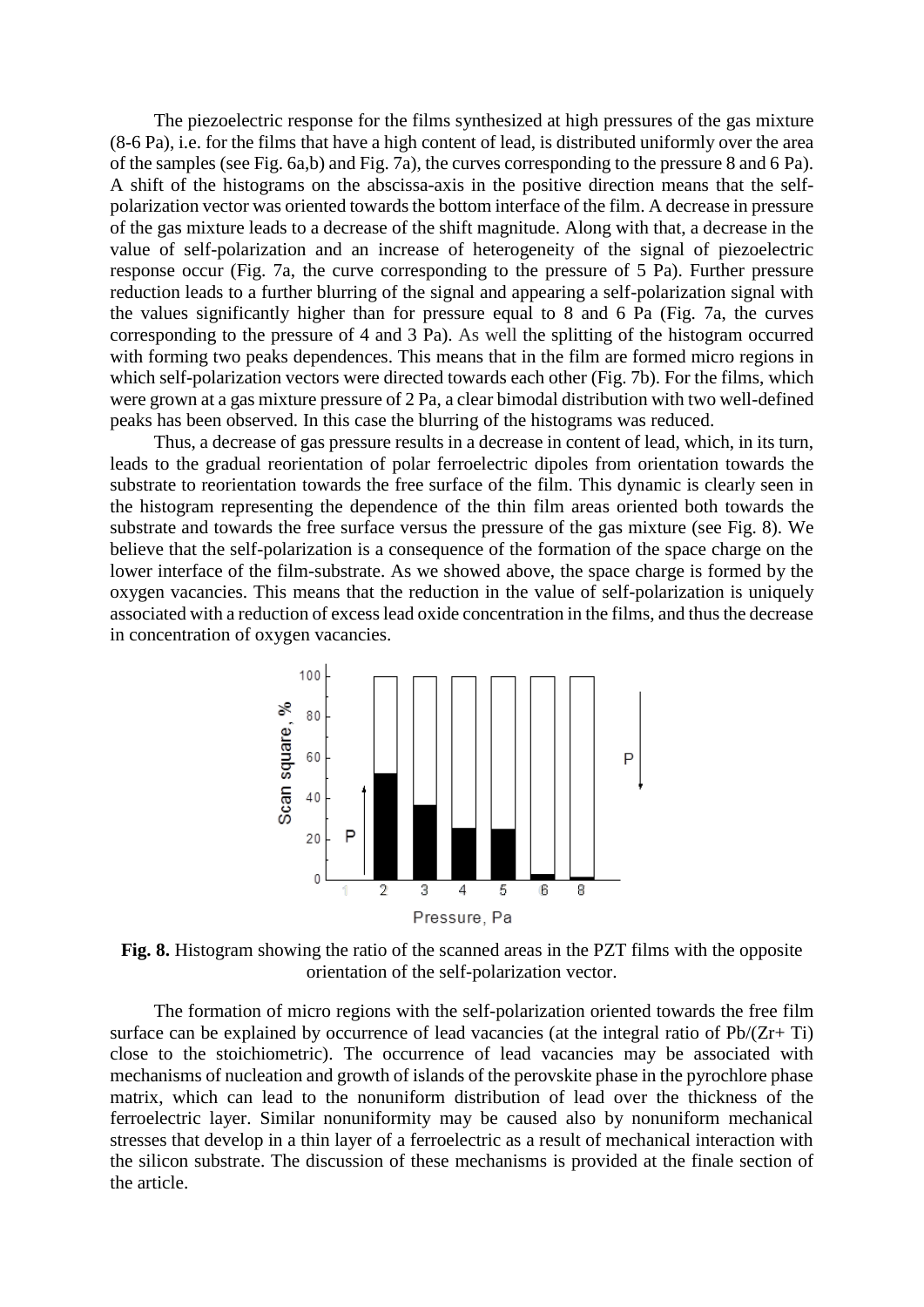From the point of view of electrical neutrality, the occurrence of micro regions in the ferroelectric layer, in which the self-polarization vector in reference to a normal to the surface can be directed in one or another side, appears quite reasonable and can be considered as a partition on a 180-degree or 90-degree quasi-domains, lowering the free energy of the system.

Returning to the vacancy model of the self-polarization formation, we note that in order to obtain in a thin PZT film, a significant concentration of lead vacancies, which would exceed the concentration of oxygen vacancies, one have to use additional technological methods. This will be the subject of a separate report.

### **4. Influence of the high-temperature annealing on the properties and microstructure of Pt / PZT / Pt layers**

The second series of PZT thin films was synthesized at a pressure of the working gas mixture equal to 6 Pa. Then all the films in this series were annealed at temperatures 580-650 °C. After annealing, the upper Pt electrodes were deposited on the surface of the films and their structural and electrical characterization was studied. Thereafter, the films were heated somewhat higher the Curie temperature of 400 °C. Then the films were cooled to a room temperature and again the characterization of their structure and electrophysical properties was carried out. The measurements of the film composition showed that with increasing annealing temperature (*Тann*) the excessive lead content in the film linearly decreases. At the annealing temperature  $T_{ann}$  = 580  $\degree$ C the lead content, on average, in the film was higher of the stoichiometric content by 11 % and at  $T_{ann} = 650$  °C only by  $\approx$  3 %.

The initial films exhibit the asymmetry of C-V (and P-V) curves. A small shift of these curves toward the negative voltage values indicates the presence of the internal electric field (about 5 kV/cm at  $T_{ann} = 580$  °C) in the film and its weak unipolarity (Fig. 9a). The vector of this field has been directed towards the lower electrode (Fig. 10a). The typical form of the hysteresis loop (P-V curve), reflecting the presence of the internal field, is shown in Fig. 11a.



**Fig. 9.** The reversible ε-V dependences specific to PZT films, the perovskite phase crystallization of which was carried out at: a)  $T_{ann} = 580$  °C and c), 620 °C; and also immediately after heating above the Curie temperature of the capacitor PZT structures, b) films annealed at  $T_{ann} = 580 \text{ °C}$  and, d) films annealed at  $T_{ann} = 620 \text{ °C}$ .

The value of the internal electric field in the films, synthesized at a working gas mixture pressure of 6 Pa, was not great. With increasing annealing temperature *Тann* the electric field becomes even smaller. A decrease of the field takes place in such a way that the C-V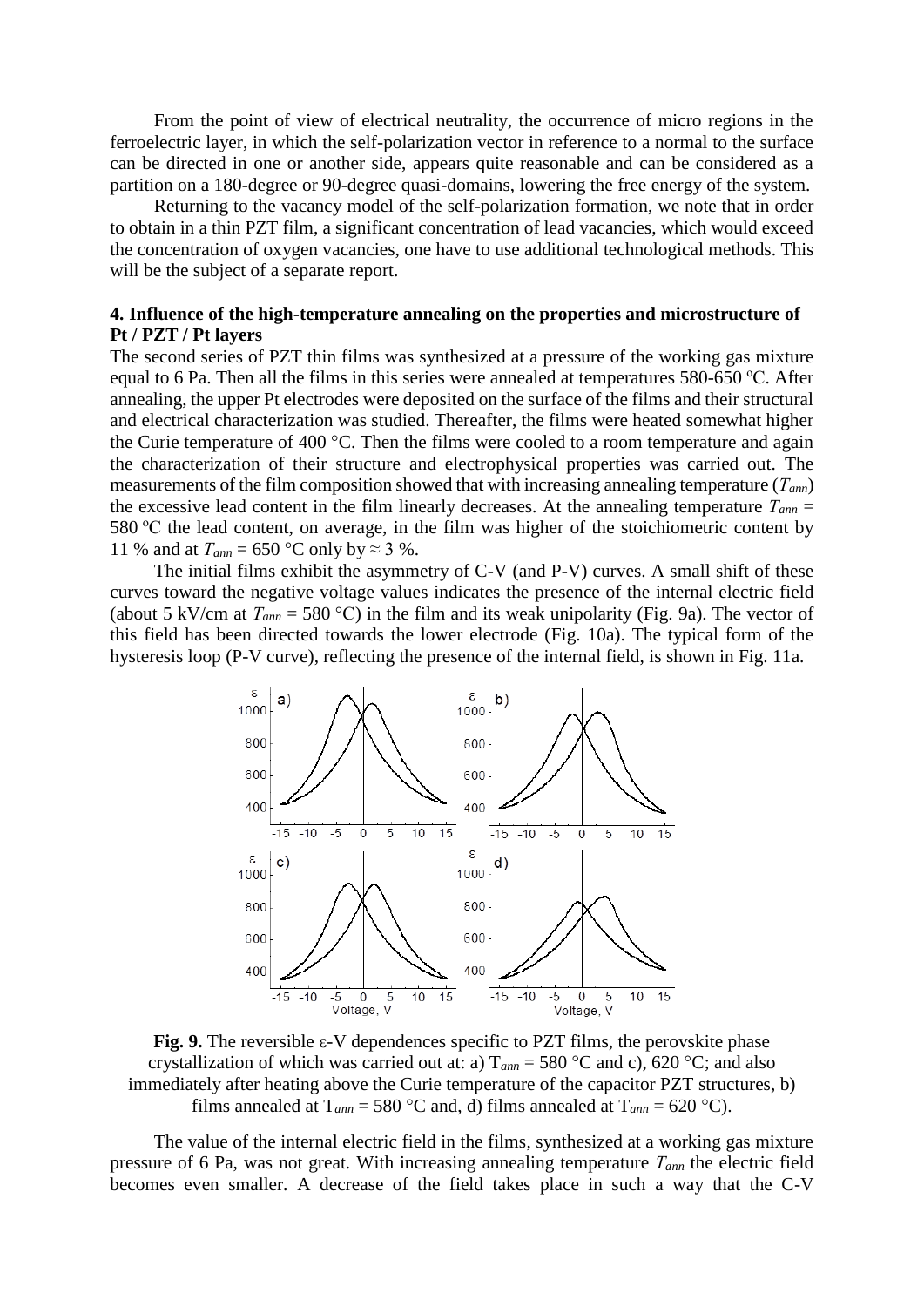characteristic in the film, which was initially formed at a temperature of 650° C, became almost symmetrical (Fig. 9c). A sign of pyroelectric response, defined by us, confirms the data on the direction of the self-polarization vector. A heating of the samples above the Curie temperature led to a change in the direction of the shift of the dependencies C-V (and P-V). As a rule, they were shifted in a positive direction on the X-axis. This means that there is formed the inner field in the films, which is oriented towards the free surface of the film (Fig. 9d, 10c, and 11c).



**Fig. 10.** The change of the unipolar state orientation due to the electric field of the space charge in the region of bottom interface, depending on the electron (a) or the hole (c) conductivity type of the thin PZT layer.

Figure 11 presents three characteristic dielectric hysteresis loops of the capacitor. The data were obtained by studying the polarization process in the capacitors that were kept for one year. In the process of aging of the samples the asymmetric shape of the hysteresis loops (Fig. 11a and 11c), reflecting the orientation of the self-polarization vector, has undergone significant changes. Statistically, in about 50 % of cases, instead of the asymmetric loops, prevailed the symmetric, so called, "double" loops or loops with a "waist" (Fig. 11b). A similar shape of the loops indicates that in the fine ferroelectric layer there were formed the oppositely directed (facing each other) the internal electric fields (Fig. 10b). Besides the double loops in the films formed at  $T_{ann} = 580^{\circ}\text{C}$  and  $T_{ann} = 600^{\circ}\text{C}$ , there were observed the loops shifted, in most cases, towards negative voltages (Fig. 11a). In the film formed at higher annealing temperatures (T*ann*  $= 620$  °C and  $T_{ann} = 650$  °C) the shifts of P-V curves, for the most part, were observed in the opposite side (Fig. 11c). The observed changes, in particular, may be associated with features of crystallization of sufficiently thick polycrystalline films, which may contain several large and thick perovskite grains [29]. The changes in the character of the internal fields during aging reflect the rather complex processes occurring in the samples. These processes appear to be related to both the migration of charged defects and the relaxation of mechanical stresses [39].



**Fig. 11.** The dielectric hysteresis loops for the PZT capacitor structures, corresponding to different versions of the unipolar state shown in Fig. 10. Measurement frequency is 1 kHz.

Note, that in the films with the perovskite structure formed at the annealing temperature of 580 °C, the direction of self-polarization vector usually remained unchanged. These data were obtained as a result of measurements of film pyroelectric response. The reliability of this conclusion is confirmed by a large number (about 20) of the measurements.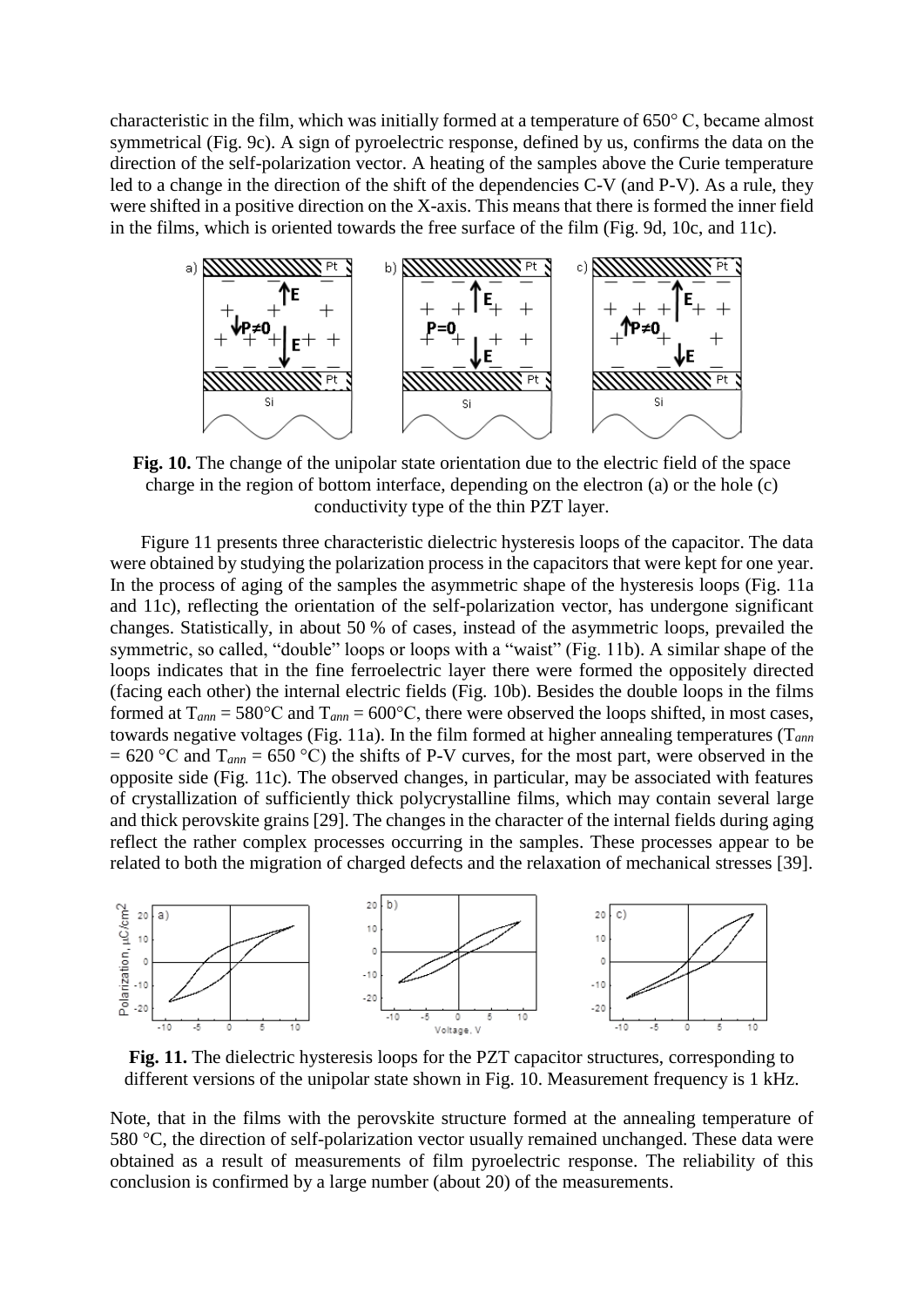

**Fig. 12.** The change of the sign of the pyroelectric response and direction of the selfpolarization vector as a result of high heating of the capacitance structure of Pt / PZT / Pt above the Curie temperature in thin films formed at temperatures of 580-650 °C.

Thus, the heating of the capacitance structure Pt/PZT /Pt, in most cases, have led to the reorientation of the self-polarization vector towards the free surface, i.e. towards the top electrode, and the probability of the reorientation increasing with increasing the annealing temperature. The experimental data on the reorientation of the self-polarization vector due to heating of the thin-film Pt/PZT/Pt capacitor above the Curie temperature and subsequent cooling to room temperature, allow us to deduce a few conclusions. 1. The change in the direction of self-polarization vector may be associated with the change of the growth mechanism of perovskite phase. This leads to a redistribution of the mobile charges between the upper and lower interfaces of the ferroelectric film and to their subsequent capture at the upper or at the lower interface. 2. The sign of the space charges formed on the upper and lower interfaces of the ferroelectric layer may be also changed. But in any case, the observed phenomena are uniquely associated with the presence of intrinsic point defects which are the oxygen or lead vacancies.

### **5. The concentration of lead and the nature of the reorientation of the self-polarization vector**

The experimental data presented in Fig. 2 show the following:

- High temperature annealing results in a reduction of lead content, which may be due to the fact that lead, at high temperatures, can change its oxidation state in a wide range;

- In a two-phase film occurs the redistribution of lead between the regions occupied by the perovskite and pyrochlore phases. The effect is most pronounced in films deposited at a pressure of a gas mixture of 2 Pa.

These data clearly demonstrate that crystallization of the perovskite phase in thin films with content of lead lower than the stoichiometric composition (i.e., the atomic ratio (Pb / (Zr)  $+$  Ti)  $\langle$ 1)), does not practically occur. Note that in [37] also was demonstrated that the perovskite phase crystallization in the entire volume of the thin film can take place only if the ratio Pb/(Zr+Ti) does not deviate below the stoichiometric amount on (2-3) %.

We may also assume that a change in the oxidation state of lead (for example, from  $+2$  to  $+4$ ) formally results in his deviation from the stoichiometric concentration. Indeed, with increasing of oxidation state of lead the number of oxygen atoms should also increase in order to preserve the stoichiometry composition. However, if its concentration is constant the oxygen vacancies will appear in oxygen sublattice.

Since the formation of the ferroelectric properties of PZT films is associated with the formation of the perovskite phase, we believe that the most likely the reorientation of the selfpolarization vector with the heating of the Pt/PZT/Pt structures is related with the creation of perovskite nuclei and their subsequent overgrowth near the free surface, or with the similar nucleation process near the bottom surface (Fig. 13) [40]. The experiment shows that the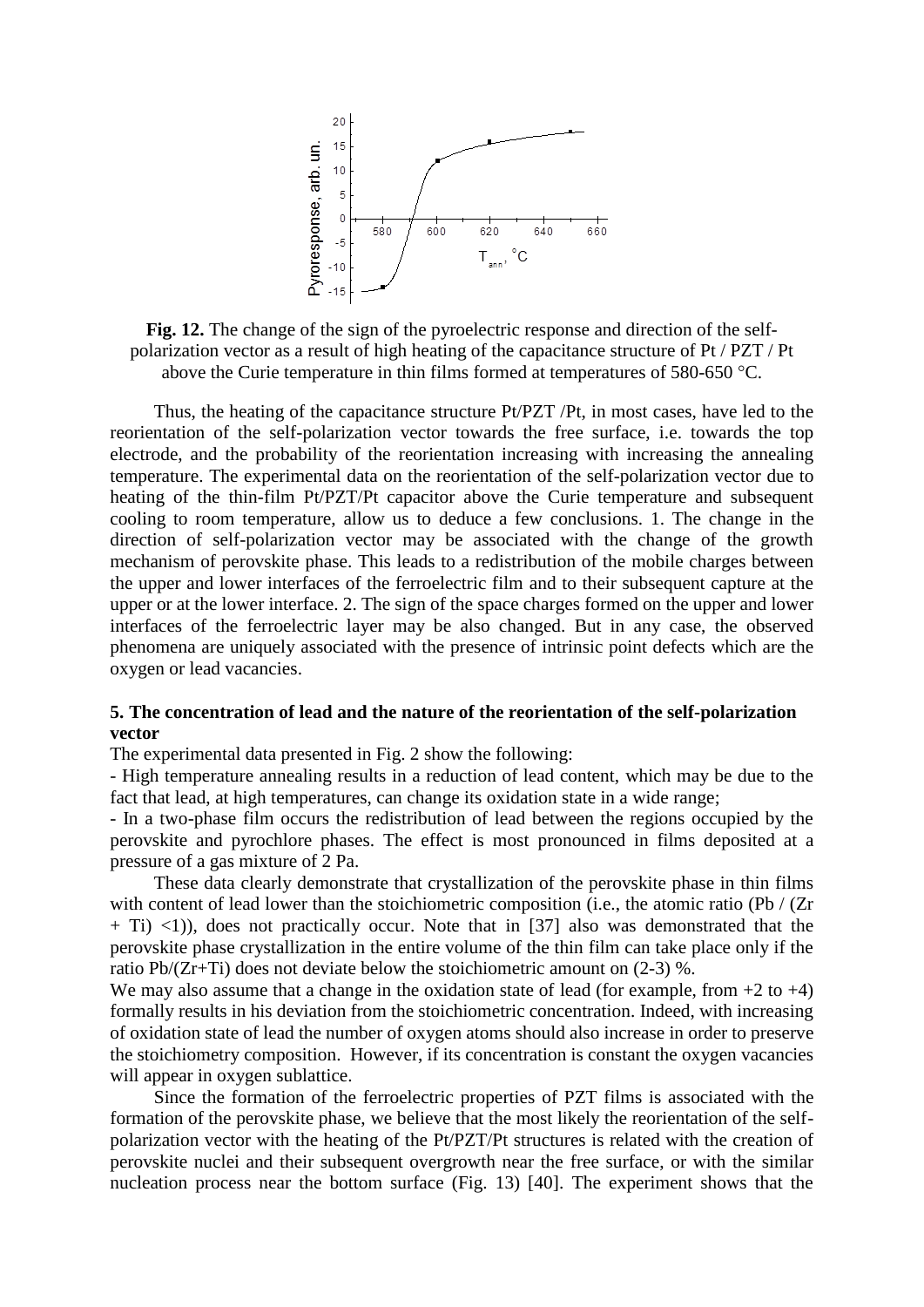formation of the perovskite phase is possible only if the film has a stoichiometric lead composition, or if it contains a lead excess. This means that during the annealing the intensive redistribution (diffusion) of lead atoms from one edge to the other occur in the film.



**Fig. 13.** Schematic representation of the nucleation of the perovskite phase (Pe) in the pyrochlore phase matrix (Py) on the top (a) and bottom (b) interfaces of the thin PZT layer. The arrows indicate the direction of growing of Pe-phase and of displacing of lead-oxide excess either to a lower platinum electrode, or to the free surface.

This raises the reasonable question. Whether this mechanism unique or we can discovery other phenomena responsible for the diffusion of lead atoms? To answer the question, let us turn to the phenomenon, which was discovered in 1935 and is well-known to scientists engaged in research of metal alloys. This phenomenon is called Gorsky effect [40]. A more detailed description of Gorsky effect and its modern interpretation can be found in [41, 42]. The essence of the Gorsky effect is as follows. In a solid, which is under the influence of non-uniform bending elastic stresses, atoms having a larger size will move towards the extended area, whereas vacancies and the atoms, having a smaller size will move in the direction of the compressed area in order to compensate the action of the external compressive force in full compliance with the Le Chatelier's principle. Fig. 14 qualitatively illustrates the physical essence of the Gorsky effect.



**Fig. 14.** Schematic representation of the Gorsky effect; 1 - the crystal part curved under the action of elastic stresses; 2 - elastic stresses; 3 - directions of stretching of the crystal; 4 - atoms and their direction of motion under the action of elastic stresses; 5 - vacancies and their direction of motion under the action of elastic stresses; 6 - evaporation of atoms from the surface of the crystal.

During annealing, due to the difference in the coefficients of thermal expansion of the film, the buffer layers. and the silicon substrate the elastic stresses arise, which lead to a bending of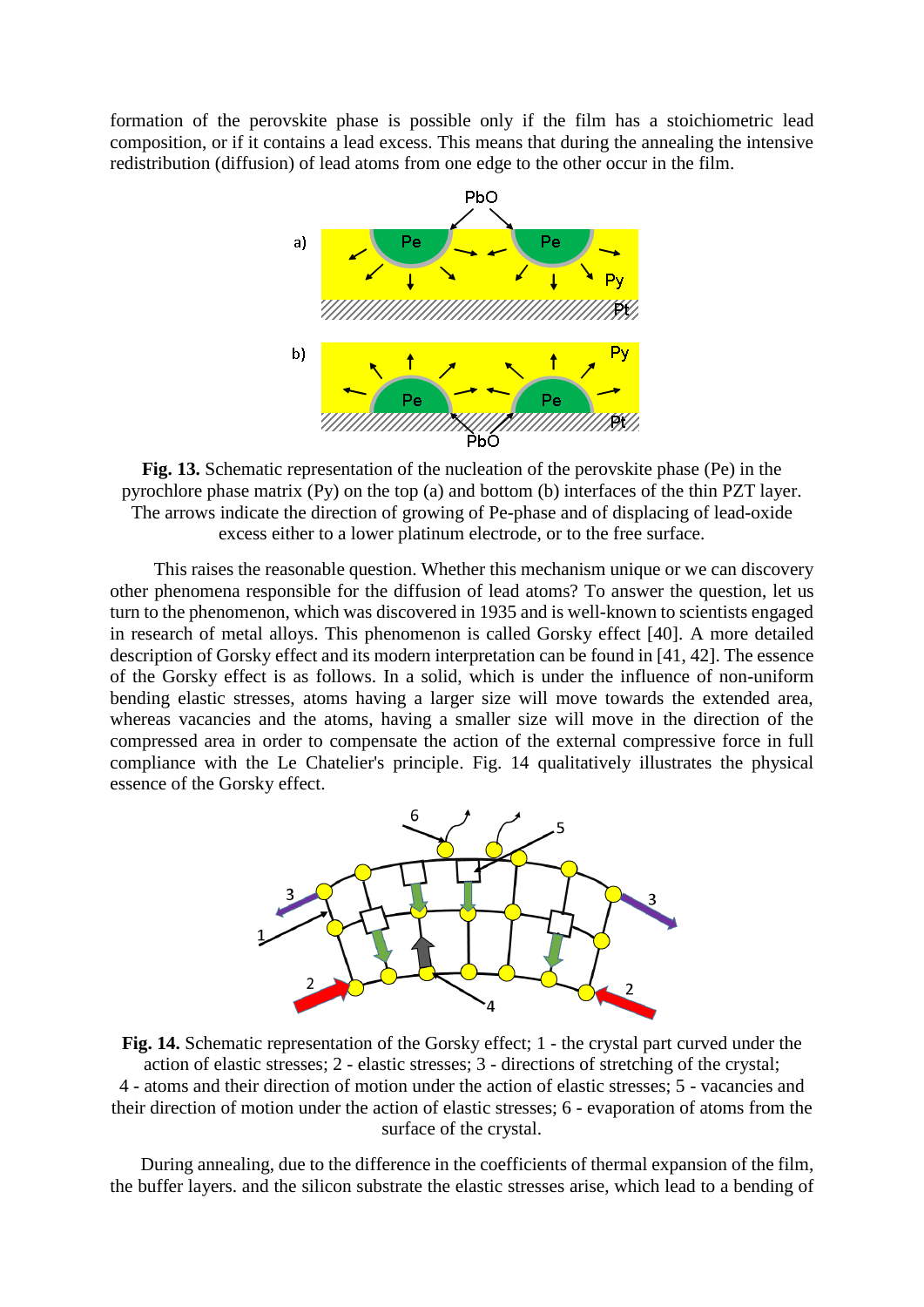the film and substrate, that, in fact, we observed for all samples. If the film is curved convex upwards, the atoms of larger size will be "collected" at the surface of the film. If we are dealing with chemical compounds of stoichiometric composition, it is quite possible that the tensile stresses (see Fig. 14) will lead to the exit of the atoms on the film surface. At the same time, in the vicinity of the boundary there will be formed the vacancies of atoms which were removed, in full accordance with the theory of the formation of pores under load [43]. Now, on the basis of Gorsky effect, we consider what to be happening in our system. In this paper we do not calculate strictly quantitatively the diffusion flows of atoms of different kinds under the action of mechanical stresses. Let us make the simplified and qualitative consideration of the basic processes, which, in our view, correctly explains the physics of the processes leading to the formation of the internal electric field and try to determine its direction depending on the composition of the PZT film. Note that, in general, for accurate calculation of the processes occurring in bending of the PZT layer, it is necessary to investigate Gorsky effect in each of the PZT crystal sublattices and take into account their impact on each other. Moreover, it is necessary to calculate the bending stresses, using, for example, the Stoney formula for the multilayer system, which arise because of the difference in thermal expansion coefficients of the Si substrate, SiO<sup>2</sup> buffer layer, platinum electrode and PZT film. These calculations need to be carried out for different thicknesses of each layer and different annealing temperatures. Thus, here we consider only qualitatively that will occur in films with different stoichiometry.

**PZT Stoichiometric films**. Let us consider the case where the film is curved convex upwards. The largest of the existing PZT atoms, the atoms of lead (Pb covalent radius is equal to 1.47Å) under compressive stress gradient will move to the top surface of the film. Towards them, in direction to the substrate will move the Pb vacancies. If lead atoms do not evaporate, their concentration near the top surface will be higher than the concentration of oxygen atoms. This results in the fact that near the top film surface the oxygen vacancy concentration will be higher than in the film depth. The oxygen vacancies are donors of electrons and they will be positively charged with the dissociation. Since electron mobility is higher than an oxygen vacancy, a positive charge is formed near the top film surface. The electrons formed as a result of the dissociation of the donor oxygen vacancies, will diffuse to the lower boundary of the interface, where they can be captured at deep traps. As a result, the internal field will be directed from the top towards the bottom interface. With increasing of the annealing temperature the tensile stresses will increase. It can result in the output of a part of lead atoms on the top film surface and even their evaporation. In this case, near the surface of the film are formed the vacancies of lead. They are the electron acceptors. Therefore, near the top interface will be formed the p-type conductivity, which leads to the formation of the positive space charge near the bottom surface of the film and, as a consequence, the internal field is directed from the bottom toward the top interface.

Consider the case where the substrate with the film is convex downwards. Since in this case, the lead atoms could not be removed effectively from the film (in the first case, they could reach the surface of the film and even evaporate), they will accumulate on the film-substrate interface, and the oxygen vacancies will collect near the lower interface.

Near the top surface of the film, on the contrary, it will be lack of lead atoms and, as a consequence, their excess vacancies. The lead vacancies are negatively charged and therefore the field will be directed from the substrate toward the top film surface. Here various options may take place. Charge compensation can occur, or conversely, electrons and holes can create additional internal field (such as p-n junction), which depends on the energy of the traps and as result the internal field will increase.

**PZT films with Pb sub-stoichiometric content.** Let the film is convex upward. In this case, the Gorsky effect will lead to further decrease in the concentration of Pb (if the Pb evaporate during the annealing) and to an increase of concentration of Pb vacancies. The highest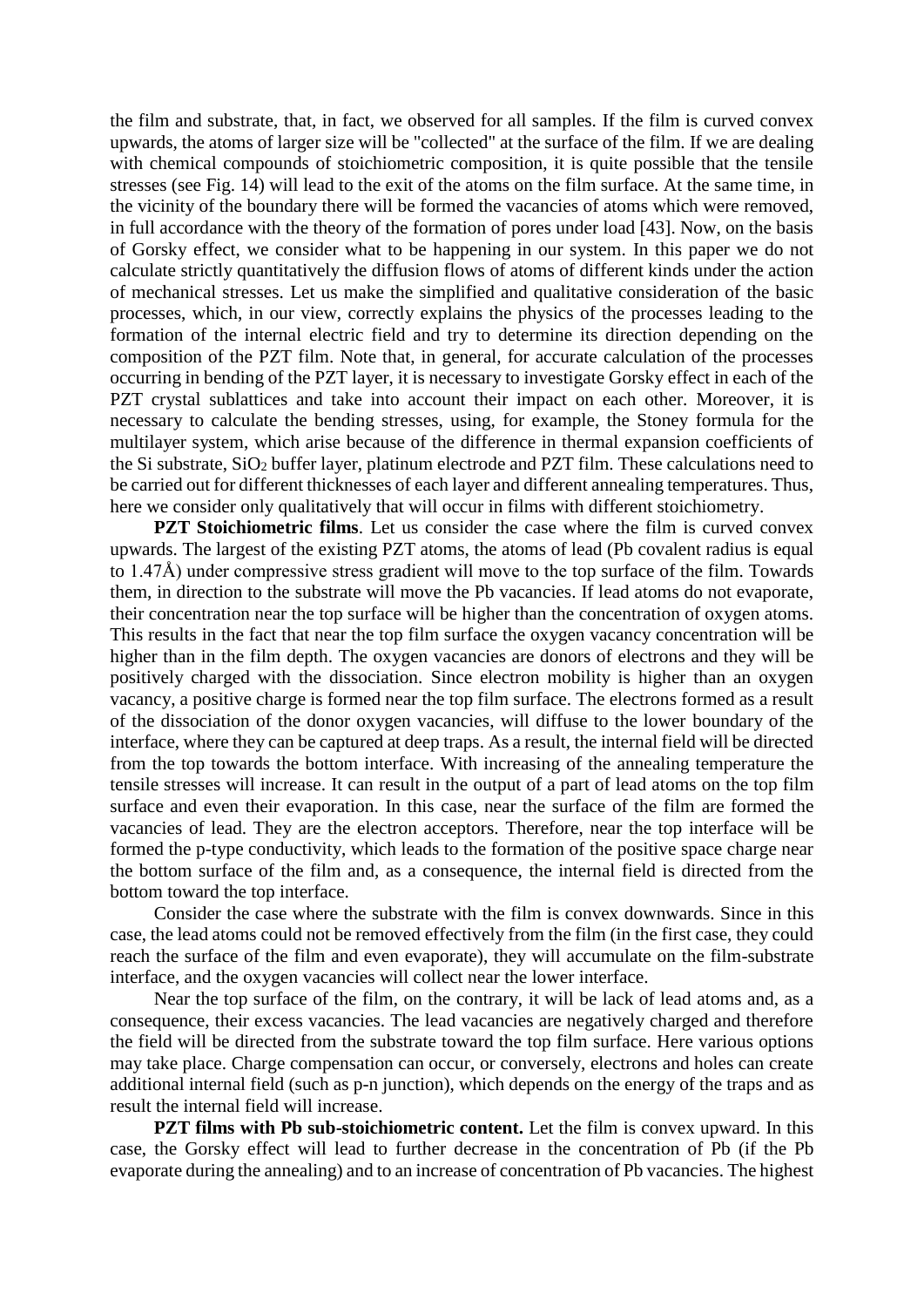concentration of vacancies will be near the top surface of the film. The vacancies of lead are acceptors. Therefore, near the upper interface will be formed the p-type conductivity, which leads to the formation of the positive space charge near the surface of the film and, as a consequence, the internal field is directed from the upper to the lower interface.

If the substrate with film is convex downwards, then, as in the case of stoichiometric composition, Pb atoms cannot effectively be removed from the film. Their concentration will increase. This in turn leads to the stoichiometry near the lower interface. The result will be the compensation of the charges, and the intensity of the internal field will either be small or it will be completely absent.

**PZT films with Pb over- stoichiometric content.** If the film is curved convex upwards, one could observe even greater increase in the concentration of Pb near the top surface (if the lead does not evaporate). In this case the concentration of oxygen vacancies will also increase that resulting in that the internal field will be directed from the upper to the lower interface. If the film is convex downwards, the oxygen vacancies will accumulate near the bottom. The field will be directed from the top to the bottom interface.

#### **6. Results and conclusions**

1**.** The method of RF magnetron sputtering of the ceramic target has been adapted for growing thin polycrystalline PZT films with different concentrations of lead. The proposed technique is based on the variation the pressure of the working gas mixture in the range from 2 to 8 Pa, which allows to obtain PZT films with the lead content from the super stoichiometric (atomic ratio Pb/(Zr+Ti) = 1.21) to the composition with Pb/ (Zr + Ti) = 0.93 that is below the stoichiometric ratio.

2. In the films deposited at low pressure of the gas mixture the perovskite phase is formed only in the part of the film volume, and an increase of the lead content in areas of perovskite phase (with simultaneous reduction of its content in the pyrochlore phase) occurs due to the diffusion of lead in the course of annealing.

3. It is shown that with decreasing of the lead concentration, there occurs the reorientation of the self-polarization vector in some micro-regions of the film. It is expected that these changes are associated with changes in the nature of the charge defects - from the donor oxygen vacancies (with a lead large excess) to the acceptor lead vacancies (at an atomic ratio of Pb/(Zr+Ti) close to the stoichiometric).

4. The peculiarities of the reorientation of the self-polarization vector in the thin-film Pt/PZT/Pt capacitor, when heated above the Curie temperature, have been studied. It has been shown that reorientation depend on the temperature at which the perovskite phase was formed. We have suggested that the competition between the nucleation of perovskite phase near the bottom or top interface of the thin film is responsible for the observed changes.

5. We have proposed the new model of formation of the space charge, based on the mechanochemical effect of redistribution of atoms with different sizes under the action of elastic stresses caused by a difference in the thermal coefficients of the film-substrate expansion.

#### *Acknowledgments*

*The work was partly supported by the Ministry for Education and Science (Russian Federation) (Grant No16.2811.2017/PCh). S.A. Kukushkin is grateful for the financial support of the Russian Science Foundation (grant № 14-22-00018). I.P. Pronin is grateful for the financial support of the Russian Foundation for Basic Research (grant № 16-00-00808). V.V. Spirin is grateful for the financial support by project N 265517 CONACYT, Mexico. The AFM studies were performed at the Center of Collective Use "Material Science and Metallurgy" of the National University of Science and Technology MISiS and were supported by the Ministry of Science and Education of the Russian Federation.*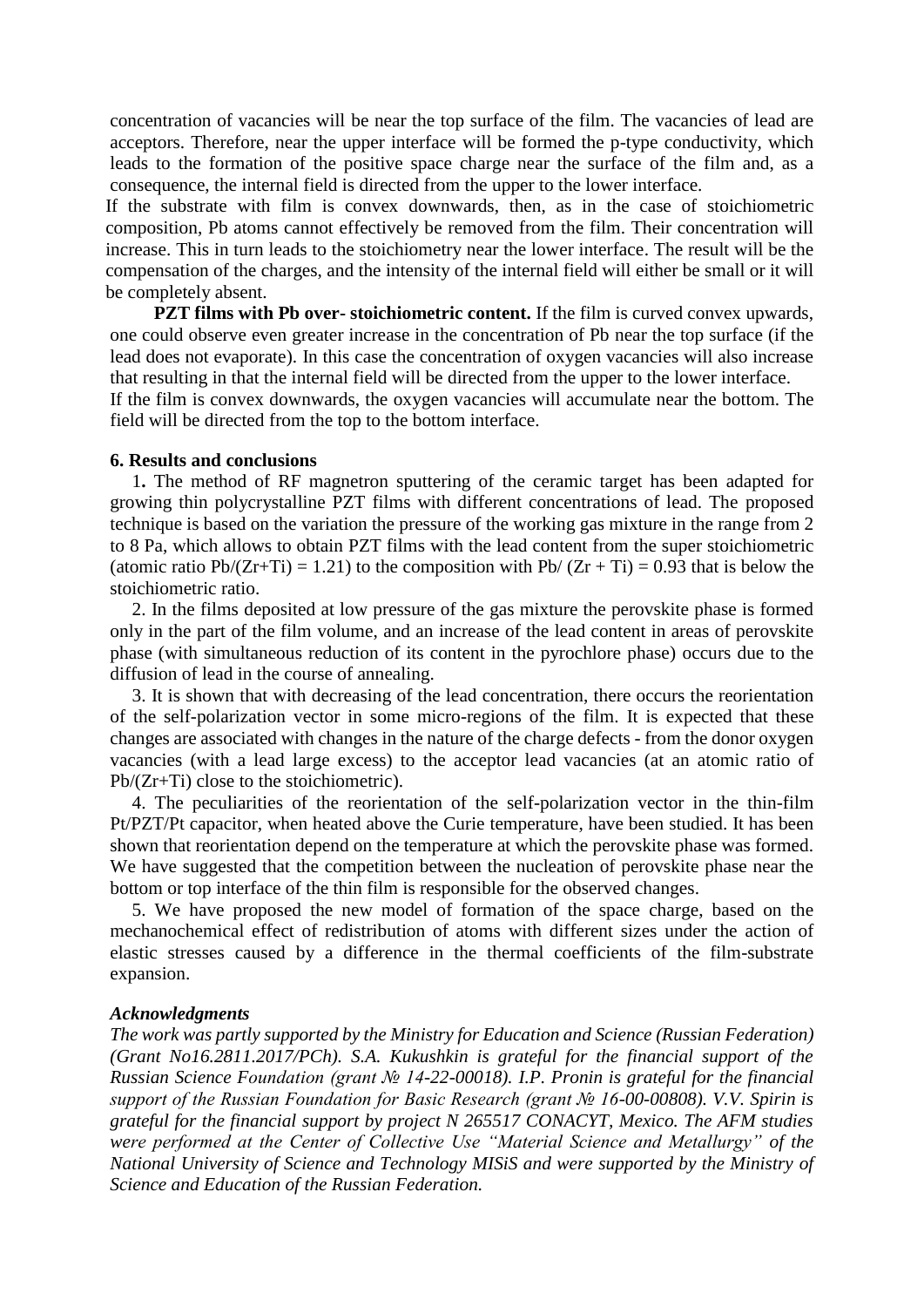#### **References**

- [1] D.L. Polla // *Annual Review of Materials Science* **28** (1998) 563.
- [2] R.W. Whatmore // *Ferroelectrics* **225** (1999) 179.
- [3] P. Muralt // *Journal of the American Ceramic Society* **91** (2008) 1385.
- [4] N. Balke, I. Bdikin, S.V. Kalinin, A.L. Kholkin // *Journal of the American Ceramic Society* **92 (**2009) 1629.
- [5] M. Klee, H. Boots, B. Kumar, C. van Heesch, R. Mauczok, W. Keur, M. de Wild, H van Esch, A.L. Roest, K. Reimann, L. van Leuken, O. Wunnicke, J. Zhao, G. Schmitz, M. Mienkina, M. Mleczko, M. Tiggelman // *IOP Conference Series: Materials Science and Engineering* **8** (2010) 012008.
- [6] Y. Wang, W.-J. Chen, B. Wang, Yu. Zheng // *Materials* **7** (2014) 6377.
- [7] E.V. Bursian, O.I. Zaikovsky, K.V. Makarov // *Izvestiya Akademii Nauk SSR, Seriya Fizicheskaya* **33** (1969) 1098. (In Russian).
- [8] K. Ijima, R. Takayama, Y. Tomita, I. Ueda // *Journal of Applied Physics* **60 (**1986) 2914.
- [9] T. Ogawa, A. Senda, T. Kasanami // *Japanese Journal of Applied Physics* **30** part I (1991) 2145.
- [10] E. Sviridov, I. Sem, V. Alyoshin, S. Biryukov, V. Dudkevich // *Materials Research Society Symposium Proceedings* **361** (1995) 141.
- [11] R. Bruchhaus, D. Pitzer,M. Schreiter,W. Wersing// *Journal of Electroceramics* **3** (1999) 151.
- [12] I.P. Pronin, E.Yu. Kaptelov, A.V. Gol'tsev, V.P. Afanasjev// *Solid State Physics* **45** (2003) 1768.
- [13] A. Gruverman, B.J. Rodriguez, A.I. Kingon, R.J. Nemanich, A.K. Tagantsev, J.S. Cross, M. Tsukada // *Applied Physics Letters* **83** (2003) 728.
- [14] K. Abe, S. Komatsu, N. Yanase, K. Sano, T. Kamakubo // *Japanese Journal of Applied Physics* **36** part I (1997) 5846.
- [15] M.D. Glinchuk, A.N. Morosovska // *Ferroelectrics* **317** (2005) 125.
- [16] J.-P. Chen, Y. Luo, X. Ou, Yuan G.-L., Y.-P. Wang, Y. Yang, J. Yin, Z.-G. Liu // *Journal of Applied Physics* **113** (2013) 204105.
- [17] Y.F. Hou, T.D. Zhang, W.L. Li, W.P. Cao, Y. Yu, D. Xu, W. Wang, X.L. Liu, W.D. Fei // *RSC Advances* **5** (2015) 61821.
- [18] C.H. Choi, J. Lee // *Journal de Physique IV France* **8** (1998) 109.
- [19] [J.-S. Chen,](http://scitation.aip.org/search?value1=Jason+Chen&option1=author&option912=resultCategory&value912=ResearchPublicationContent) [H.-D. Lu,](http://scitation.aip.org/content/contributor/AU0284911;jsessionid=GDQKndHYPVLSk0-rYjwa68aY.x-aip-live-06) [H.-J. Liu,](http://scitation.aip.org/search?value1=Heng-Jui+Liu&option1=author&option912=resultCategory&value912=ResearchPublicationContent) [Y.-H. Chu,](http://scitation.aip.org/content/contributor/AU0280063;jsessionid=GDQKndHYPVLSk0-rYjwa68aY.x-aip-live-06) [S. Dunn,](http://scitation.aip.org/content/contributor/AU0366890;jsessionid=GDQKndHYPVLSk0-rYjwa68aY.x-aip-live-06) [K. Ostrikov,](http://scitation.aip.org/search?value1=Kostya+%28Ken%29+Ostrikov&option1=author&option912=resultCategory&value912=ResearchPublicationContent) [A. Gruverman,](http://scitation.aip.org/content/contributor/AU0283525;jsessionid=GDQKndHYPVLSk0-rYjwa68aY.x-aip-live-06) N. [Valanoor](http://scitation.aip.org/search?value1=Nagarajan+Valanoor&option1=author&option912=resultCategory&value912=ResearchPublicationContent) // *Applied Physics Letters* **102** (2013) 182904.
- [20] S. Hiboux, P. Muralt // *Integrated Ferroelectrics* **36** (2001) 83.
- [21] B. E. Watts // *Processing and Application of Ceramics* **3** (2009) 97.
- [22] [I.K. Bdikin,](http://scitation.aip.org/content/contributor/AU0360968;jsessionid=1h-9AKzD1oK-kt86u974TEdp.x-aip-live-06) [J.A. Pérez,](http://scitation.aip.org/content/contributor/AU0114815;jsessionid=1h-9AKzD1oK-kt86u974TEdp.x-aip-live-06) [I. Coondoo,](http://scitation.aip.org/content/contributor/AU0472279;jsessionid=1h-9AKzD1oK-kt86u974TEdp.x-aip-live-06) [A.M.R. Senos,](http://scitation.aip.org/content/contributor/AU0357563;jsessionid=1h-9AKzD1oK-kt86u974TEdp.x-aip-live-06) [P.Q. Mantas,](http://scitation.aip.org/content/contributor/AU0357565;jsessionid=1h-9AKzD1oK-kt86u974TEdp.x-aip-live-06) [A.L. Kholkin](http://scitation.aip.org/content/contributor/AU0329671;jsessionid=1h-9AKzD1oK-kt86u974TEdp.x-aip-live-06) // *Journal of Applied Physics* **110** (2011) 052003.
- [23] A.L. Kholkin, K.G. Brooks, D.V. Taylor, S. Hiboux, N. Setter // *Integrated Ferroelectrics* **22** (1998) 525.
- [24] V.P. Afanasjev, A.A. Petrov, I.P. Pronin, E.A. Tarakanov, A.V. Pankrashkin, E.Yu. Kaptelov, J. Graul // *Journal of Physics: Condensed Matter* **13** (2001) 8755.
- [25] J. Frey, F. Schlenkrich, A. Schonecker // *Integrated Ferroelectrics* **35** (2001) 195.
- [26] K.W. Kwok, B. Wang, H.L.W. Chan, C.L. Choy // *Ferroelectrics* **271** (2002) 69.
- [27] G. Suchaneck, T. Sandner, A. Deineka, G. Gerlach, L. Jastrabik // *Ferroelectrics* **289** (2004) 309.
- [28] S. Zong, Z.-G. Ban, S.P. Alpay, J.V. Martese // *Applied Physics Letters* **89** (2006) 142913.
- [29] I.P. Pronin, E.Yu. Kaptelov, S.V. Senkevich, O.N. Sergeeva, A.A. Bogomolov, A.L. Kholkin // *Integrated Ferroelectrics* **106** (2009) 81.
- [30] E.C. Lima, E.B. Araujo, I.K. Bdikin, A.L. Kholkin // *Materials Research Bulletin* **47**  (2012) 3548.